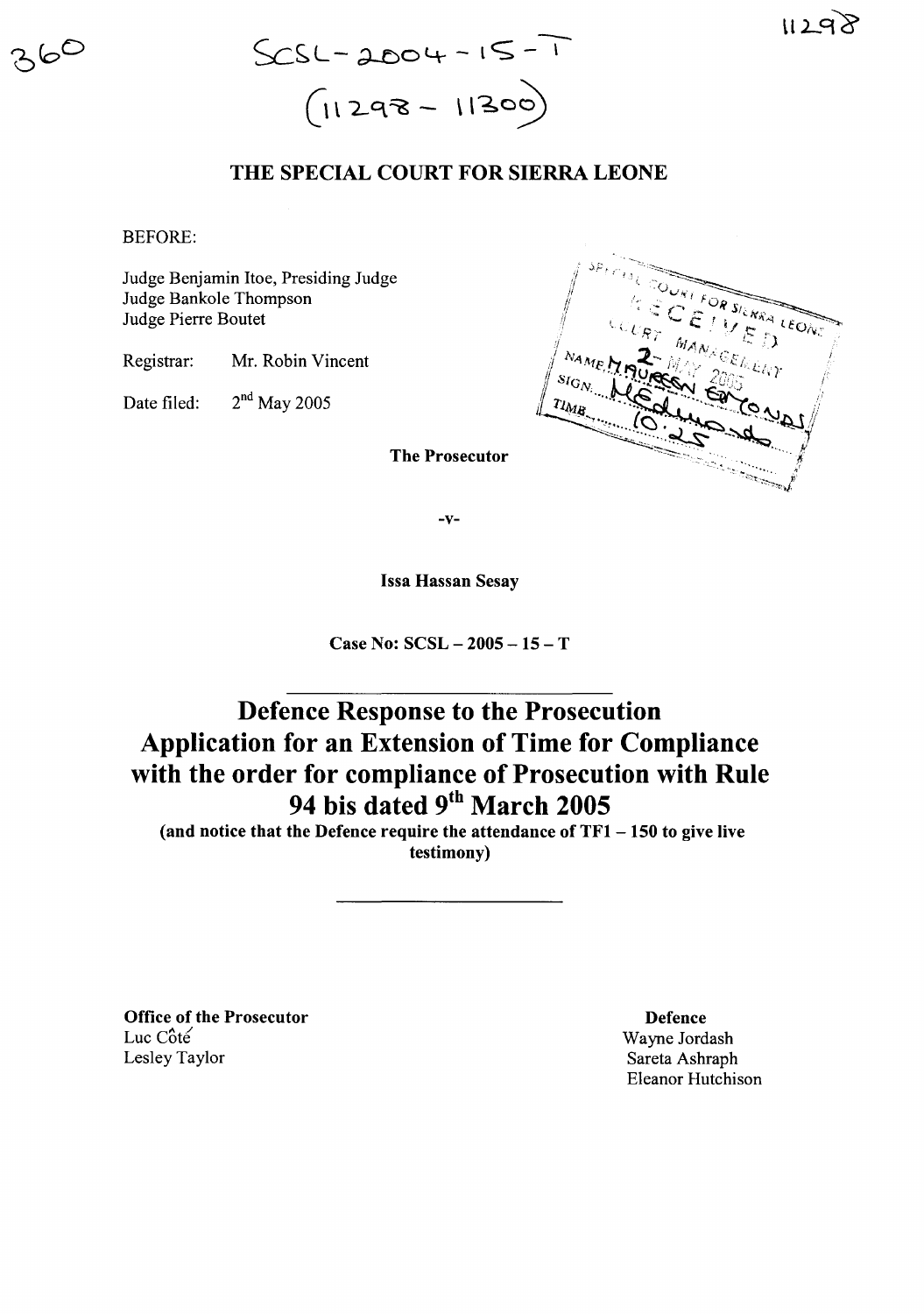- 1. On the  $29<sup>th</sup>$  April 2005 the Prosecution filed an urgent application for an extension of time for compliance with the order for compliance of the Prosecution with Rule *94 bis* dated 9th March 2005. The Defence herewith files its response.
- 2. The Defence can hardly object to what is effectively a fait accompli. An objection would not be productive or conceivably affect the delivery of the report by the UPS Worldwide Express service. However the Defence note and re -iterate its concerns about the belated service of the expert reports in this case. Whilst it appreciates the difficulties, which are inherent in obtaining experts and their reports, nonetheless the present difficulties (arising as they appear to do from belated arrangements) prejudice the Defence and are antithetical to the timely identification of the issues in the case against the accused.
- 3. The Prosecution have a duty pursuant to Rule 94 *bis* to serve expert evidence "as early as possible". In the event it appears that the Prosecution will serve their reports at the very latest time possible – the  $5<sup>th</sup>$  May 2005 – a date imposed upon them by the Trial Chamber. The Defence have had to cross examine 31 witnesses without the benefit of knowing the totality of the case against them and importantly without knowing what the Prosecution's experts will testify in relation to the factual case against the accused. The Defence have had to challenge the Prosecution case on the facts without knowing an essential part of the case it must face.
- 4. This delay is not in the interests of justice. This delay is not simply inconvenient. For example in the report of  $TF1 - 150^1$  (the first and only report thus far disclosed – on the  $25<sup>th</sup>$  April 2005) the Prosecution expert claims<sup>2</sup> that, "a marked deterioration in civil stability" in Makeni "was closely linked to the feud between Brigadier Issa and Dennis Mingo". The Trial Chamber will be aware that a number of witnesses have testified to the feud between the two men. The

 $<sup>1</sup>$  Notice is hereby given of the requirement that this witness attend to give oral evidence.</sup>

 $<sup>2</sup>$  See paragraph 68.</sup>